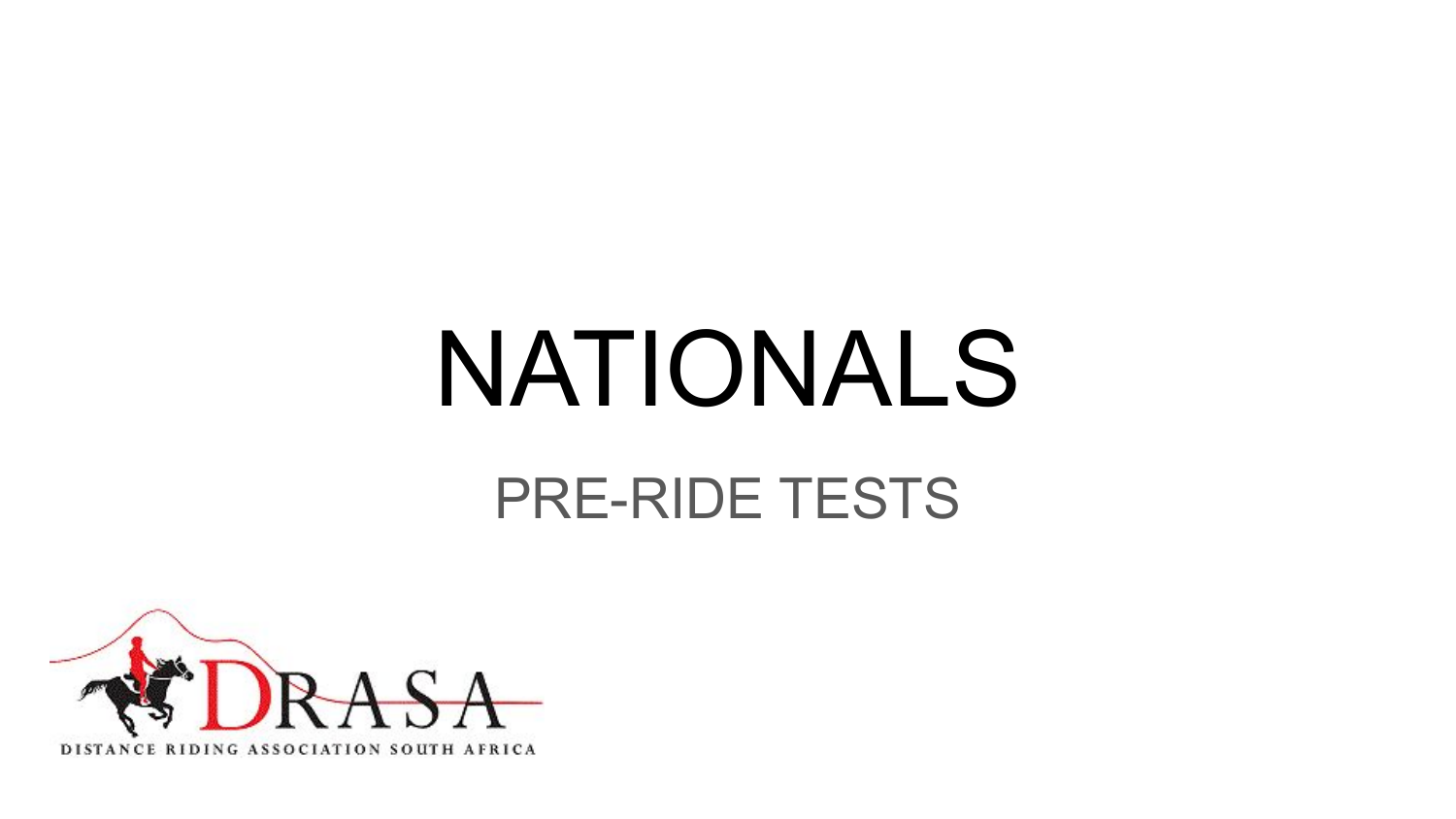# LABYRINTH

#### **SPECIFICATIONS:**

\*A Rectangle 9 meters in length and 6 meters in width.

\* 5 poles 3 meters in length and 1.5 meters apart placed evenly in the rectangle.

#### **METHOD:**

\*Rider is to enter the labyrinth at a walk, keeping an even rhythm with as little as possible aids.

\*Rider is to move from one end of the rectangle to the other while negotiating around the bends. 5 second immobility after exiting the labyrinth.

#### **PURPOSE: SUPPLENESS AND BALANCE**

• Chosen to assess your horse's range of motion and agility. It also helps a horse focus and pay attention to the rider. Furthermore it improves balance and coordination.

#### **Focus:**

Focus on control, balance, and rhythm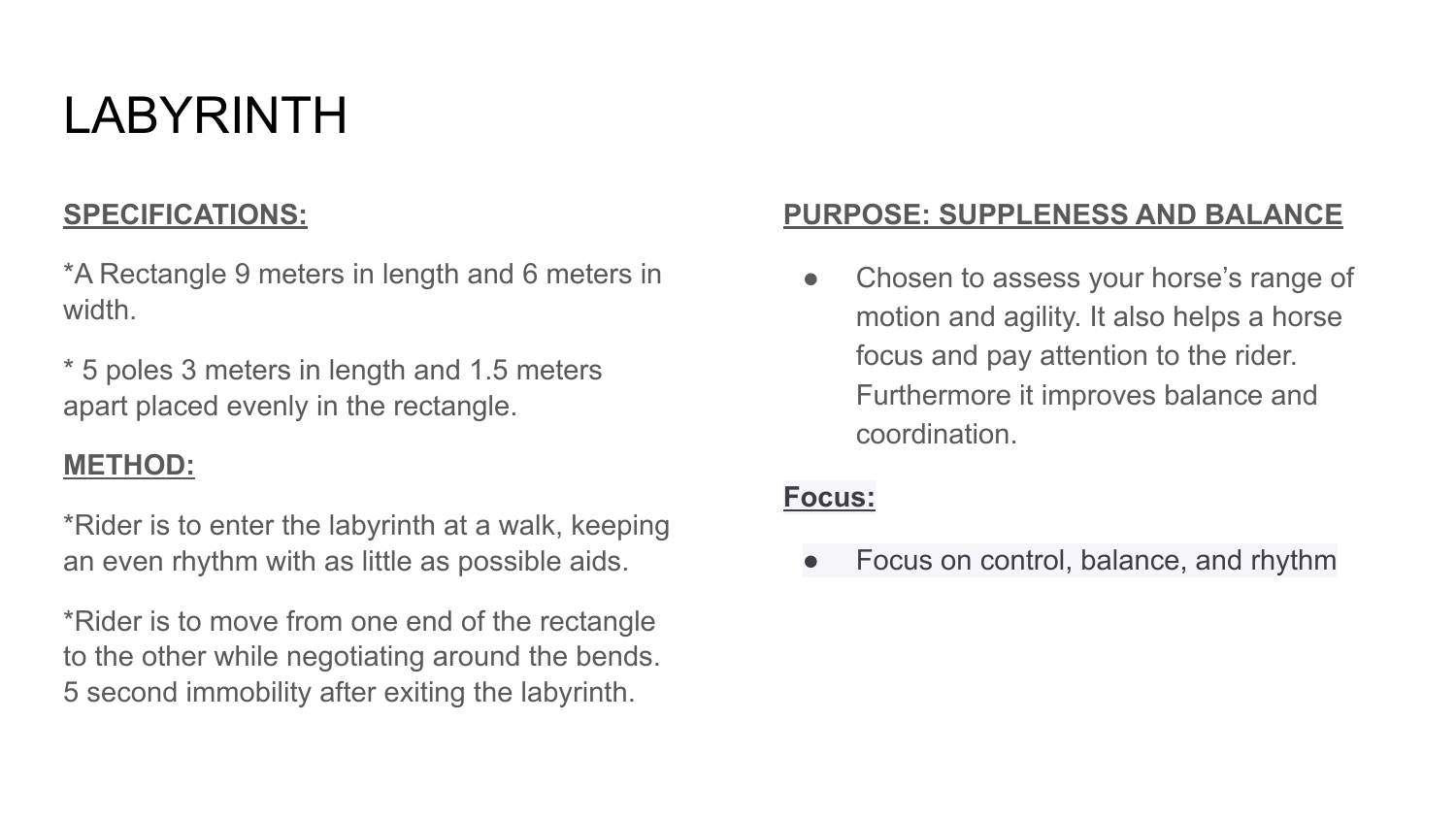## LABYRINTH DIAGRAM

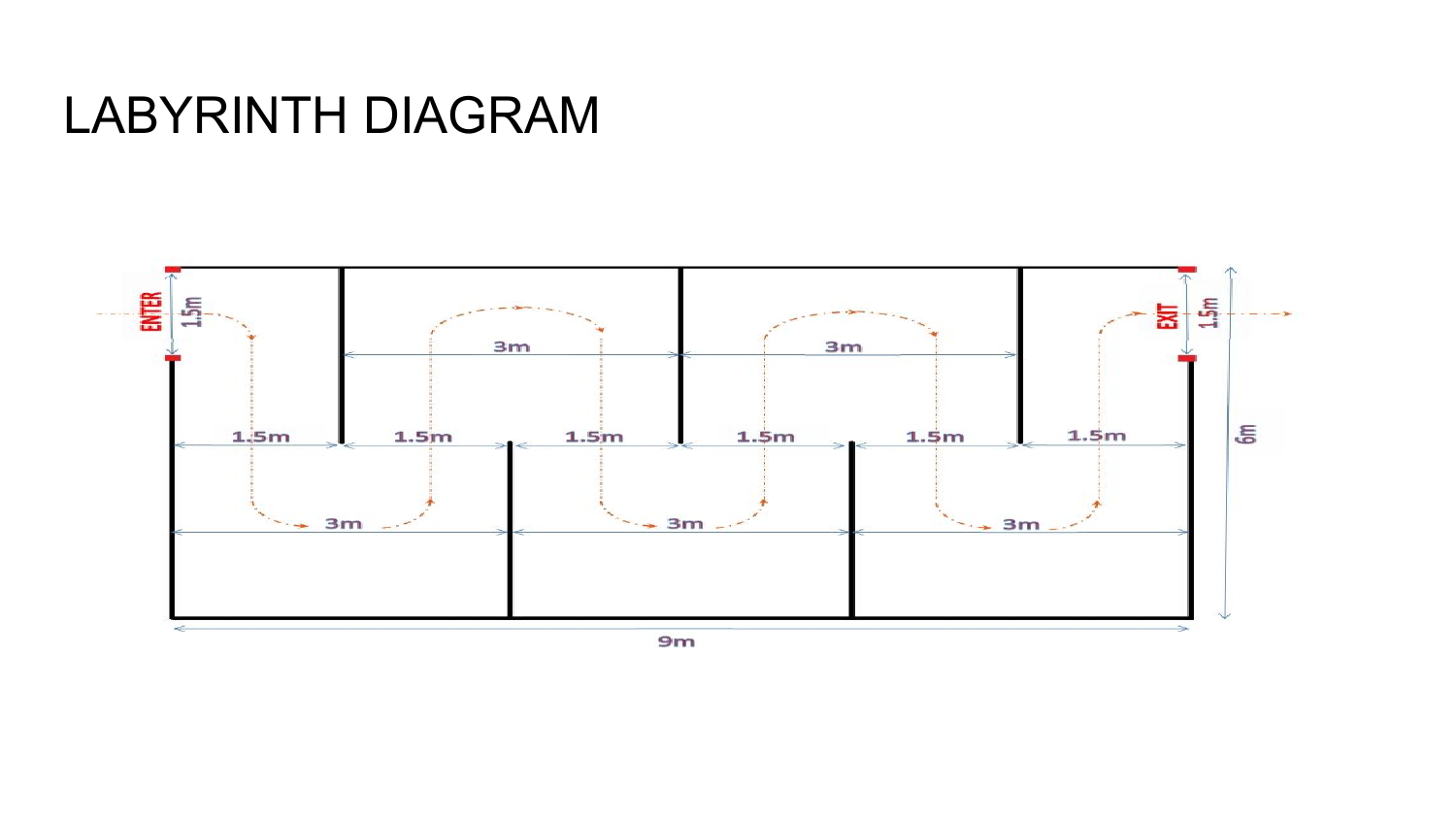# FIGURE 8

#### **SPECIFICATIONS:**

\*2 Circles of 20 meters each.

\* markers placed down the middle line at the top, centre and bottom of the figure 8.

#### **METHOD:**

\*Rider is to complete test at a trot.

\* Rider is to complete the test while doing a rising trot and to change diagonal at the centre.

\* 5 second immobility after completing the test.

#### **PURPOSE: CONTROL AND BALANCE.**

● **to develop the horse's suppleness to the bend**, to make him straighter, and to improve his balance. To judge rider's accuracy and to allow the judge to assess the effectiveness and correctness of the rider's outside aids.

#### **Focus:**

- Focus on control, balance, and rhythm
- Rising trot and correct diagonal.
- Effectivity of aids.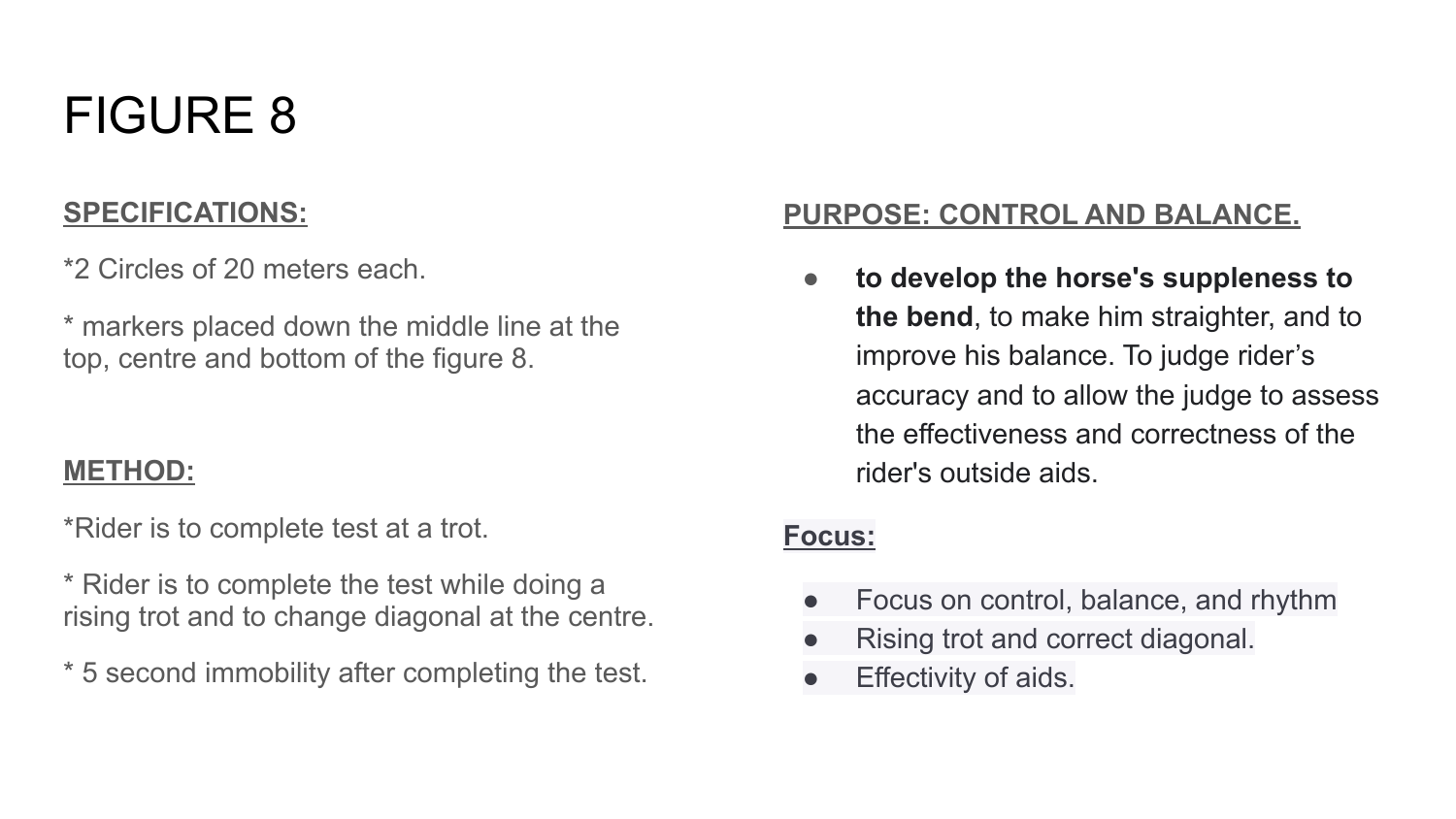### FIGURE 8 - DIAGRAM



 $\mathbf{X} = \mathsf{MARKERS}$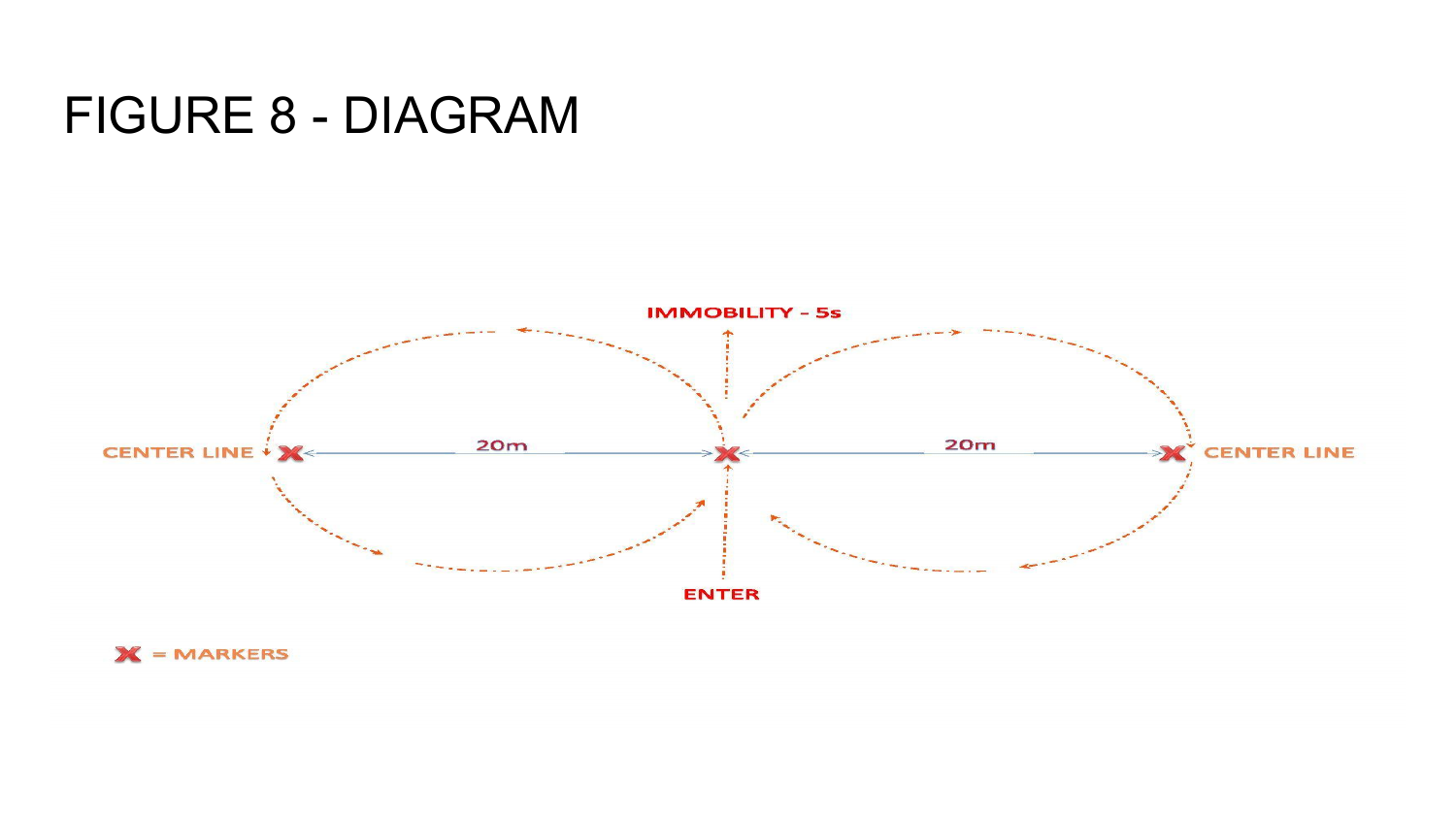# BOX

#### **SPECIFICATIONS:**

\*A square of 4 equal sides - 4 meter in length each.

#### **METHOD:**

\*Rider is to enter the box at a walk, and 5 second immobility test.

\*Full Turn (360 degrees), keeping an even rhythm with as little as possible aids.

\* Proper turn on forehand or haunches.

#### **PURPOSE: SUPPLENESS AND CONTROL**

- increases your horse's core strength.
- An important part of any training is the ability to put your horse's body parts, like the haunches or forehand, where you want them. it's a skill that's applicable to any discipline, even trail riding (for instance, pushing the horse closer to a gate to open or close it).

#### **Focus:**

Focus on control, balance, and rhythm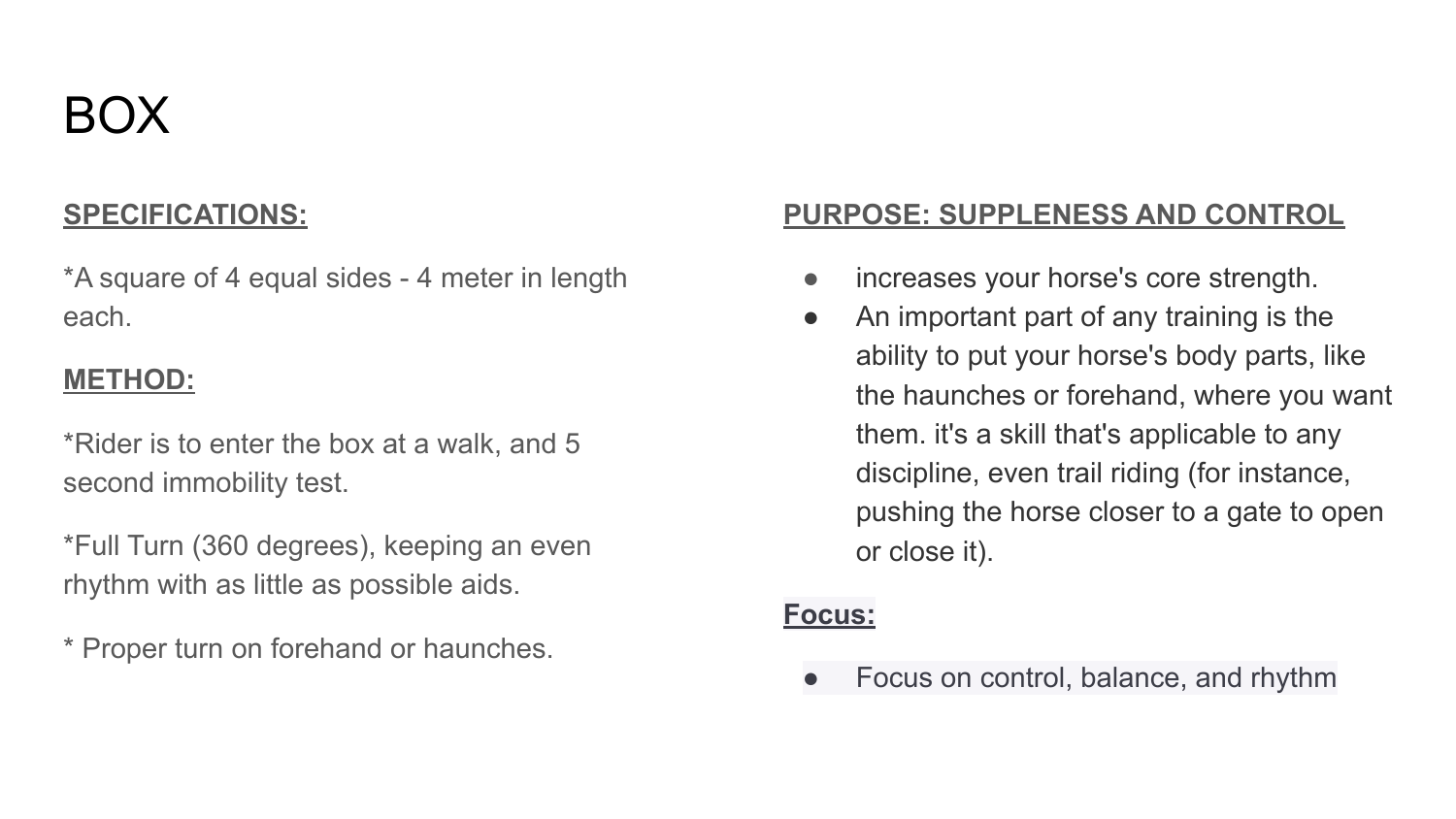### BOX - DIAGRAM



Turn on the forehand



Turn on the haunches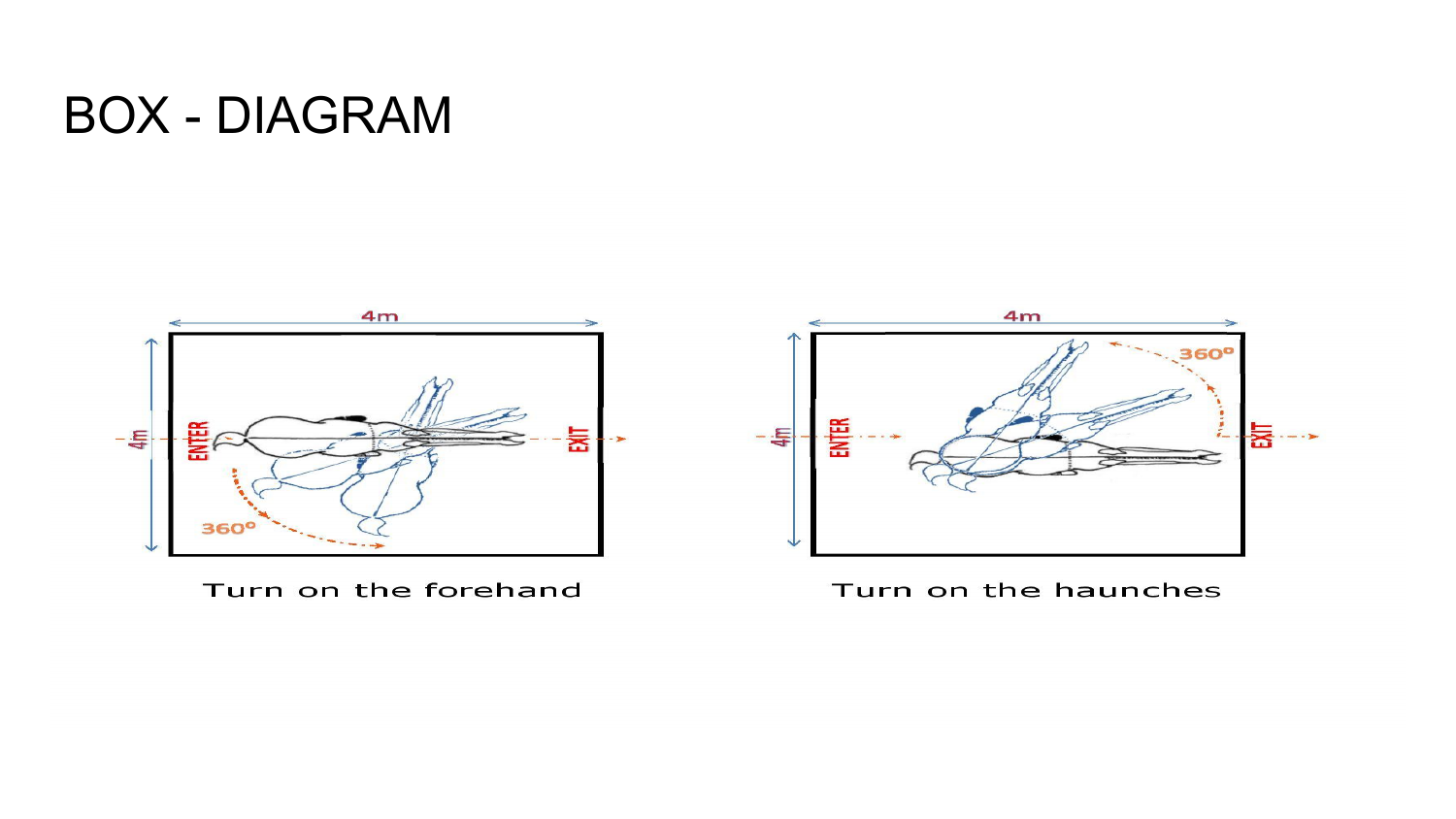# POLE BENDING

#### **SPECIFICATIONS:**

\*6 uprights spaced 6,4 meter apart, and the first pole is to be 21 feet (6.4 meters) from the starting line.

\*A clearly visible starting line must be provided.

#### **METHOD:**

\*Rider and horse are to navigate between 6 uprights at a trot, entering and exiting from opposite sides.

\*5 second immobility after completion.

#### **PURPOSE: BALANCE AND RESPONSIVENESS**

- Good horsemanship and team work is required to succeed.
- **Poles** will improve suppleness, balance and rhythm, as well as encouraging him to flex his joints and engage his core.

#### **Focus:**

Focus on control, responsiveness, balance, and rhythm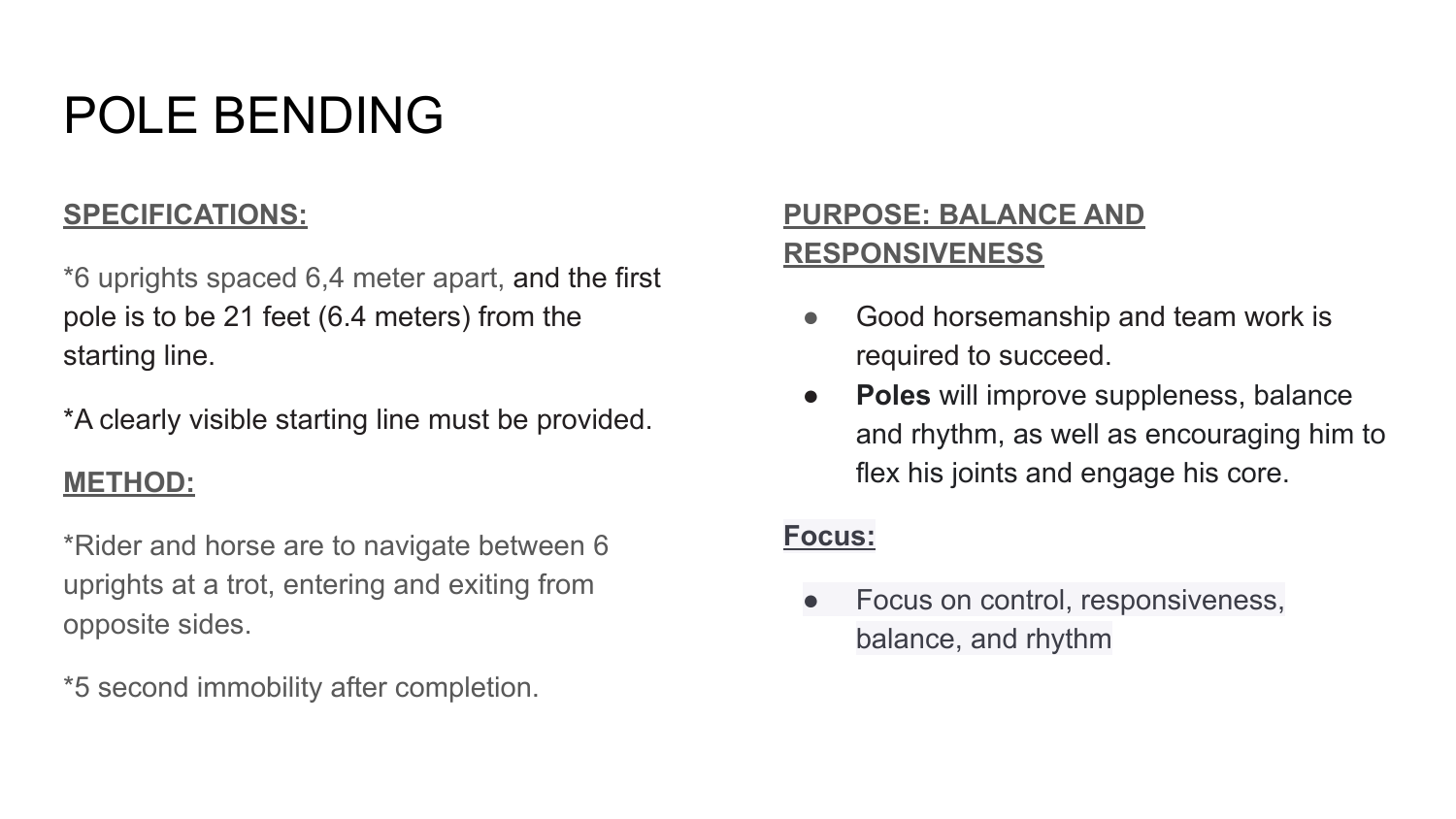### POLE BENDING - DIAGRAM

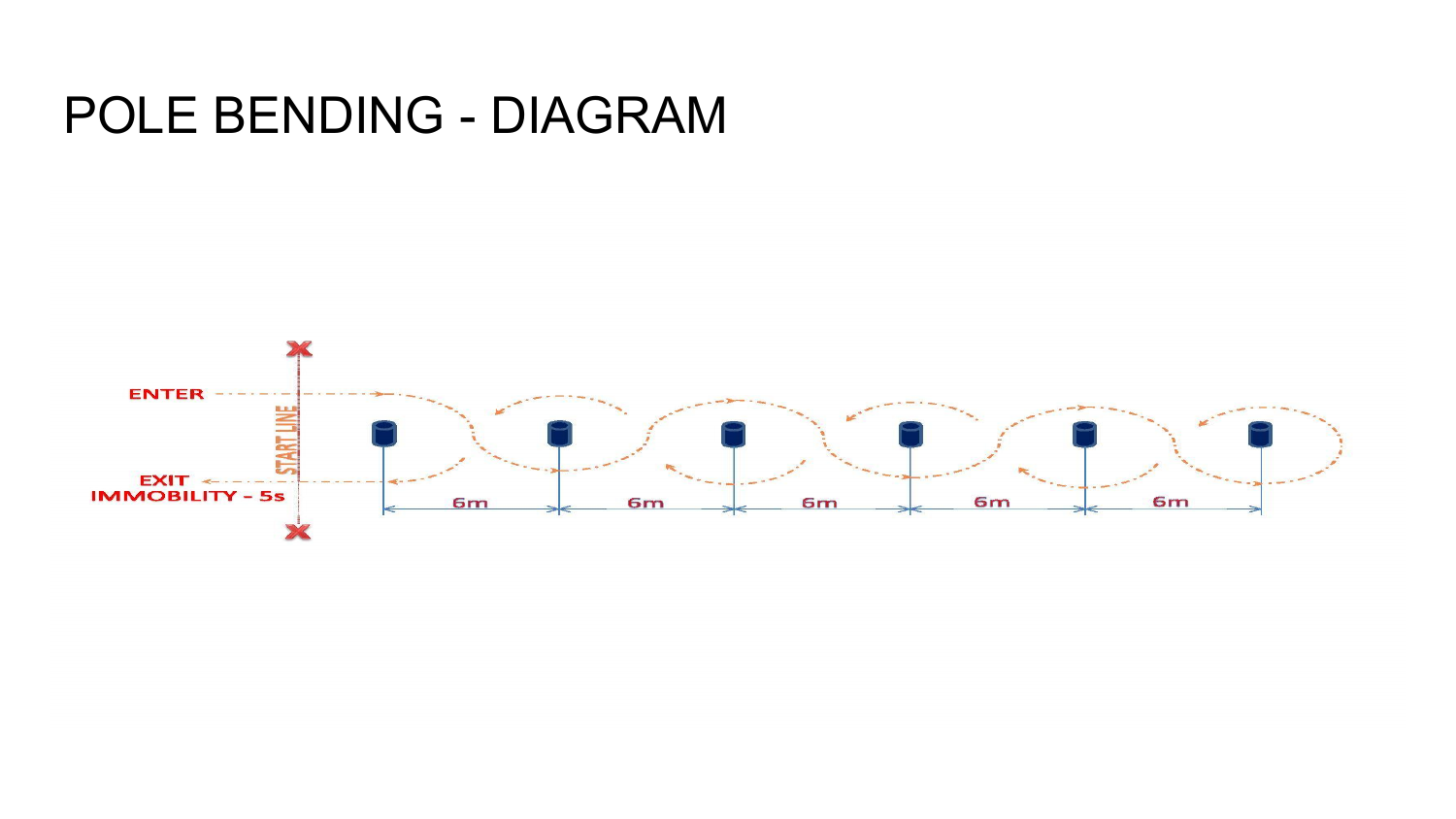# BACK YIELD - L SHAPE

#### **SPECIFICATIONS:**

\*6 meter in length and 4 in width marked out with poles or markers. Placed in an L shape, with the parallel poles/markers 2m meter apart.

\*elevated poles may be considered

#### **METHOD:**

\*Rider is to walk into the "L" shape, stand for 5 seconds (immobility test) and on rider's cue move backwards while keeping an even rhythm with as little as possible aids.

#### **PURPOSE: SUPPLENESS AND BALANCE**

Well performed & regular backing up exercise will lead to:

- Improvement in overall muscle coordination and proprioception
- Strengthening of the core muscles and flexion of the thoracolumbar spine, therefore preventing back issues & pain (of both horse and rider), etc

#### **Focus:**

Focus on control and balance.